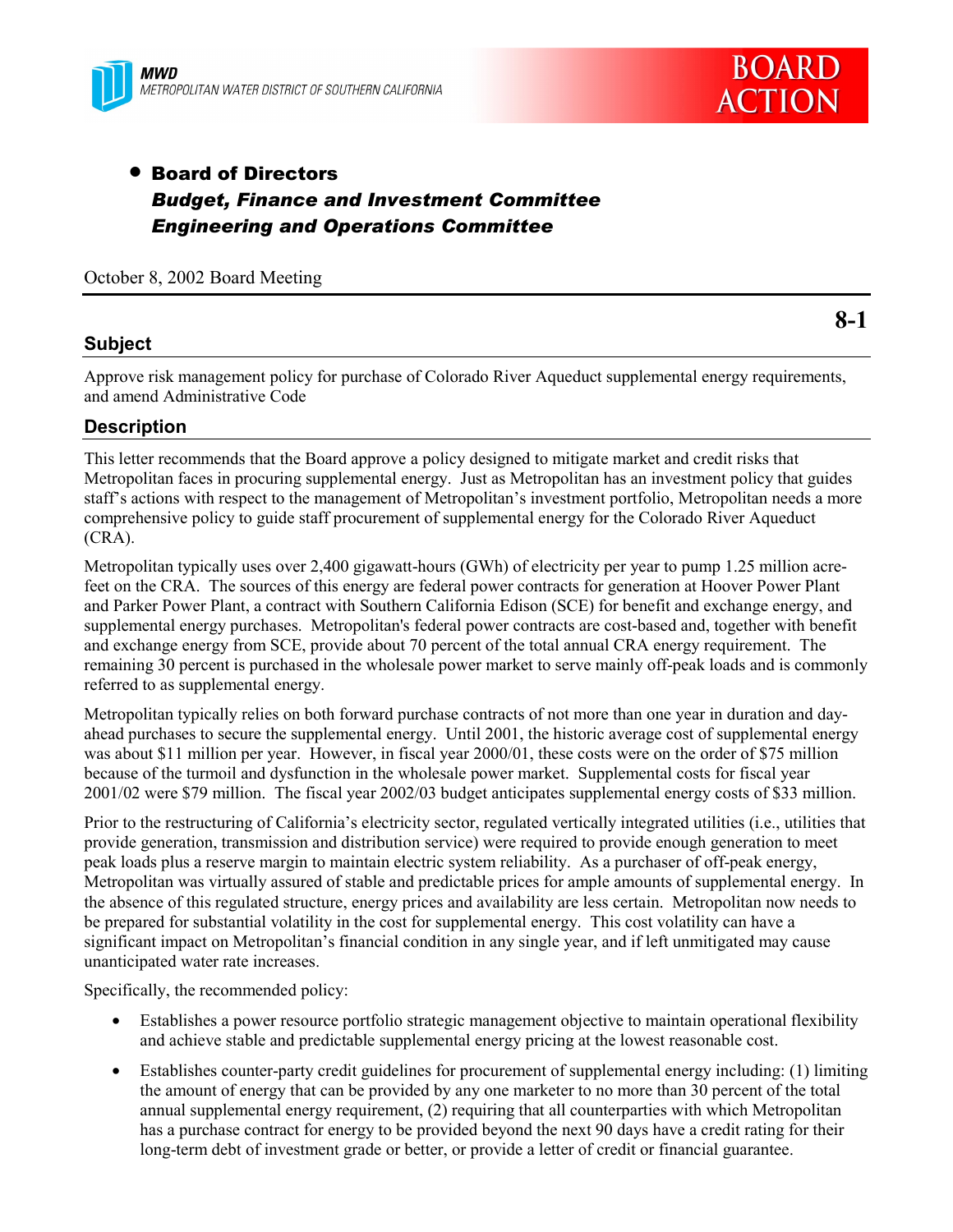• Delegates sufficient purchasing authority to the CEO to secure supplemental energy through purchase contracts with terms of not more than 24 months in duration and at a total payment obligation not to exceed \$35 million.

This letter further directs the CEO to:

- Establish a risk oversight committee (ROC) made up of the Chief Operating Officer, Chief Financial Officer and Water System Operations Group Manager to regularly provide oversight and guidance for the development and implementation of supplemental energy purchasing strategies and approve supplemental power purchases within the CEO's delegated authority.
- Establish purchasing guidelines including dollar amount and contract term limits for the Operations Planning Unit manager and ROC.
- Develop appropriate risk management reports and tools.
- Establish the regular review of transaction settlements by the Office of the Chief Financial Officer.

Amendments to Metropolitan's Administrative Code necessary to implement this policy are shown in **Attachment 1**.

## **Financial Impact**

There are several financial impacts: the risk associated with long-term contracts, the cost for mitigating market price risk through financial hedges and additional operating costs associated with the development of reporting systems and the regular preparation and review of risk management reports and transaction settlements.

Purchase contract premiums vary substantially with power market conditions and the specifics of each transaction (e.g. the lower the cap placed on market prices per the agreement, the higher the premium). It is estimated that the development of risk management reporting tools will cost about \$75,000 and that additional annual labor costs of between \$35,000 to \$70,000 will be incurred to maintain these tools while providing regular financial analyses of transactions and regularly reviewing transaction settlements within the Office of the Chief Financial Officer.

# **Policy**

Metropolitan Water District Administrative Code ß 8118: Contracts in Excess of \$250,000 Not Requiring Prior Board Approval

# **California Environmental Quality Act (CEQA)**

CEQA determination for Option #1:

The proposed action is not defined as a project under CEQA, because it involves continuing administrative activities such as general policy and procedure making (Section 15378(b)(2) of the State CEQA Guidelines). In addition, the proposed action is not subject to CEQA because it involves other government fiscal activities, which do not involve any commitment to any specific project that may result in a potentially significant physical impact on the environment (Section 15378(b)(4) of the State CEQA Guidelines).

The CEQA determination is: Determine that the proposed action is not subject to CEQA pursuant to Sections 15378(b)(2) and 15378(b)(4) of the State CEQA Guidelines.

CEQA determination for Option #2:

None required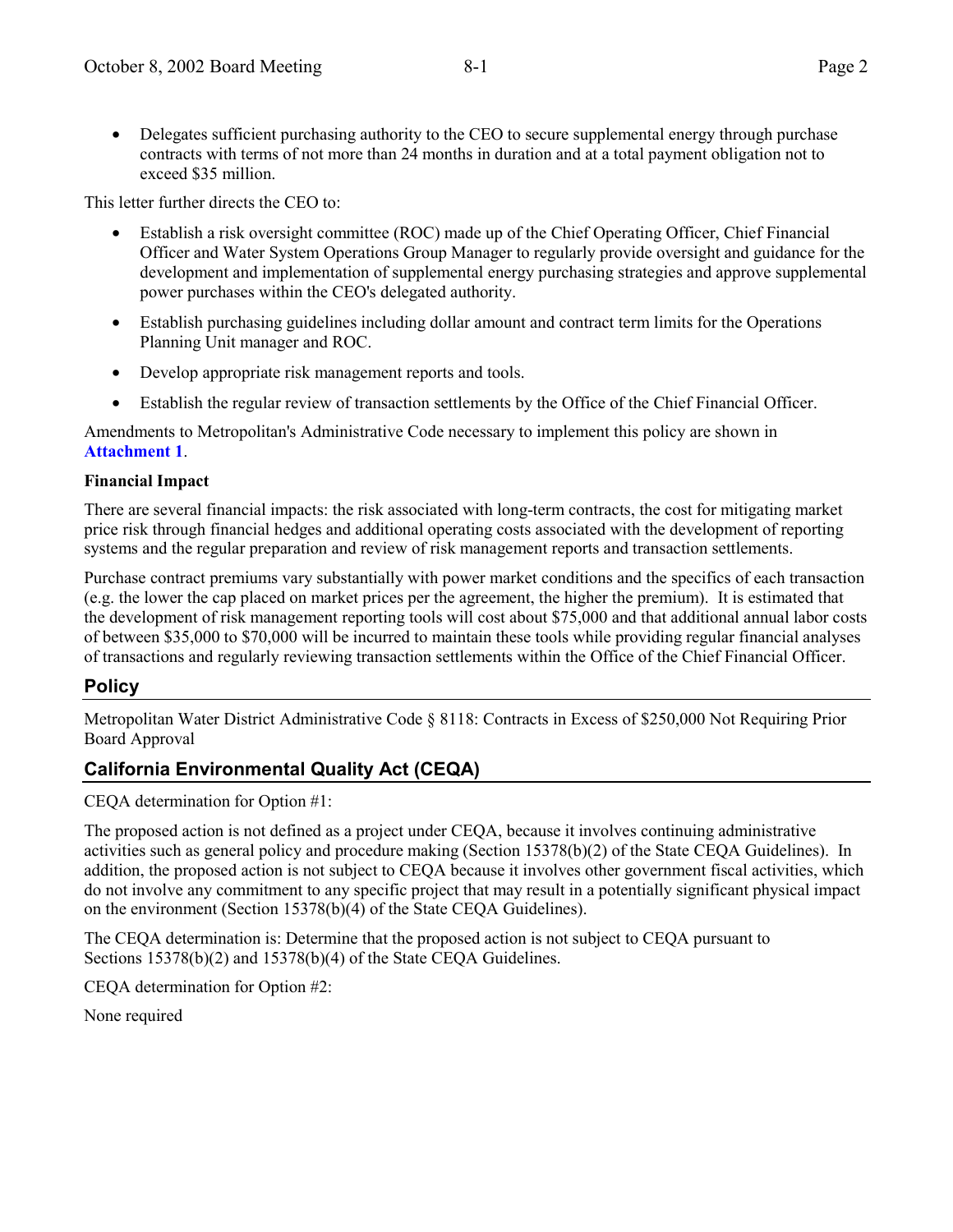## **Board Options/Fiscal Impacts**

#### **Option #1**

Adopt the CEQA determination and

- a. Approve the Colorado River Aqueduct Supplemental Energy Risk Management Policy**,** and
- b. Approve the changes to Metropolitan's Administrative Code.
- **Fiscal Impact:** Costs for purchase contract premiums, operational costs for up to one full time equivalent (FTE) per year, and one-time reporting tool development costs of up to \$75,000. Premiums paid for purchase contracts vary substantially with market conditions.

### **Option #2**

Defer consideration of the Policy until further discussion by the Board.

**Fiscal Impact:** None

## **Staff Recommendation**

Option #1

9/13/2002 *Brian G. Thomas Date*

*Chief Financial Officer*

9/20/2002  $\sim$ *Ronald R. Gastelum Date*

*Chief Executive Officer*

**Attachment 1 - Administrative Code changes** 

BLA #1863